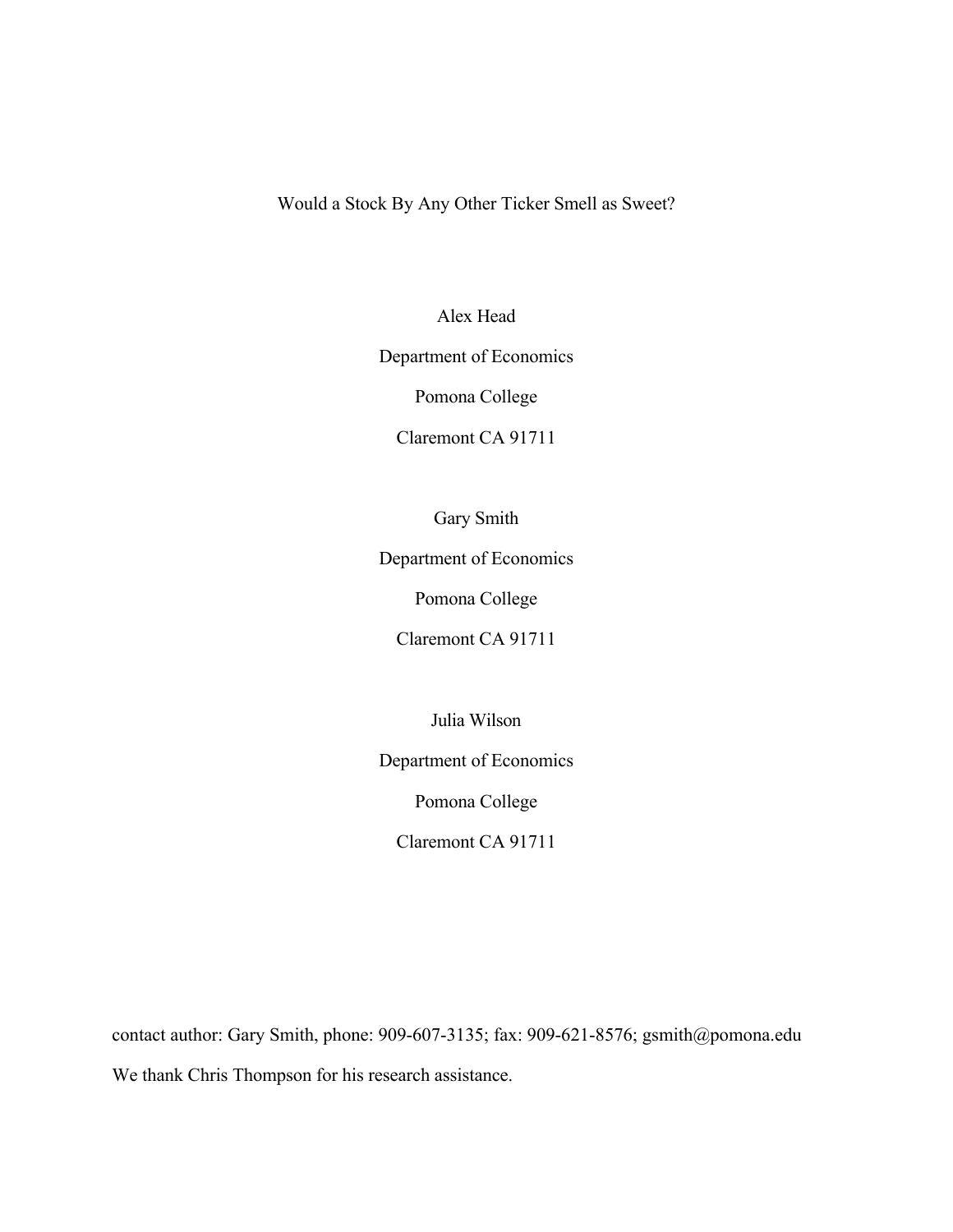Would a Stock By Any Other Ticker Smell as Sweet?

## Abstract

Some stocks have clever, eye-catching ticker symbols; for example, LUV (Southwest Airlines), MOO (United Stockyards), and GEEK (Internet America). These clever tickers might be a useful signal of the company's creativity, a memorable marker that appeals to investors, or a warning that the company feels it must resort to gimmicks to attract investors. This paper investigates the performance of stocks with clever ticker symbols during the years 1984-2004. Surprisingly, a portfolio of clever-ticker stocks would have beaten the market by a substantial and statistically significant margin, contradicting the efficient market hypothesis.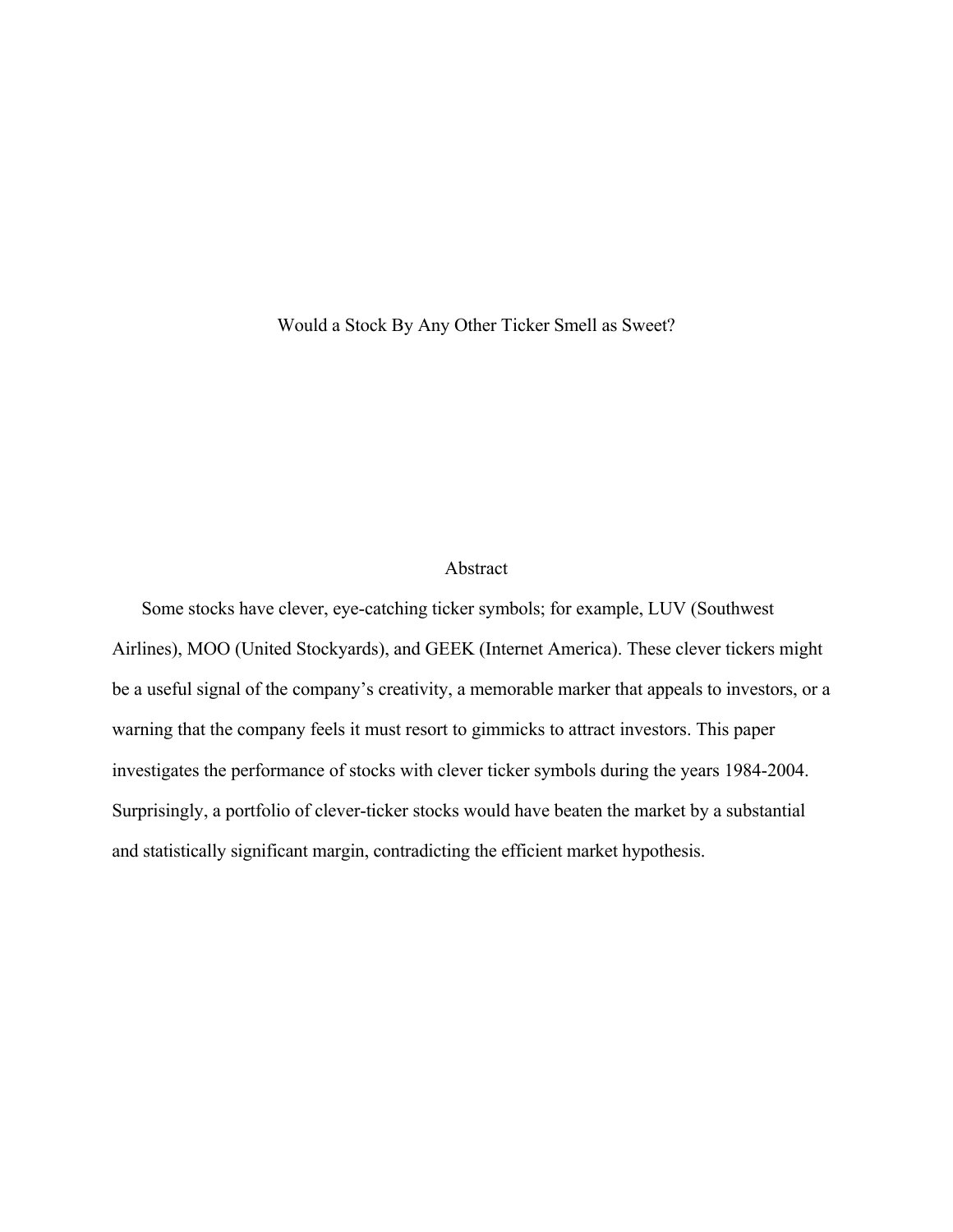#### Would a Stock By Any Other Ticker Smell as Sweet?

To facilitate trading, stocks are identified by unique ticker symbols (so-called because trading used to be reported on noisy ticker tape machines). Because the original intention was to speed up the transmission of trading reports, actively traded stocks were given single-letter ticker symbols; for example, the Atchison, Topeka, and Santa Fe (A) and American Telephone and Telegraph (T).

Today, New York Stock Exchange (NYSE) stocks have 1-3 letters plus additional characters that can be used to identify the type of security; for example, Citigroup (C), General Electric (GE), and Berkshire class A (BRK.A). NASDAQ stocks have 4-5 letters with the fifth letter often used to identify the type of security; for example, Microsoft (MSFT), Intel (INTC), and Advanta class B (ADVNB).

As in these examples, ticker symbols are often abbreviations of a company's name. Sometimes a company's ticker symbol becomes so well known that the company changes its name to match its symbol: Minnesota Mining and Manufacturing Company became MMM and International Business Machines became IBM.

Companies choose their ticker symbols, though the exchanges can reject a choice that is offensive, misleading, or duplicates another company's symbol. In practice, the company's choices are almost always honored. One notable exception was Furr's/Bishop's Inc., which applied for the symbol FBI, but was rejected because this is the well-known acronym for the Federal Bureau of Investigation.

In recent years, several companies have abandoned the traditional name-abbreviation convention and chosen ticker symbols that are related to what the company does. Some are memorable for their cheeky cleverness; for example, MOO (United Stockyards) and GEEK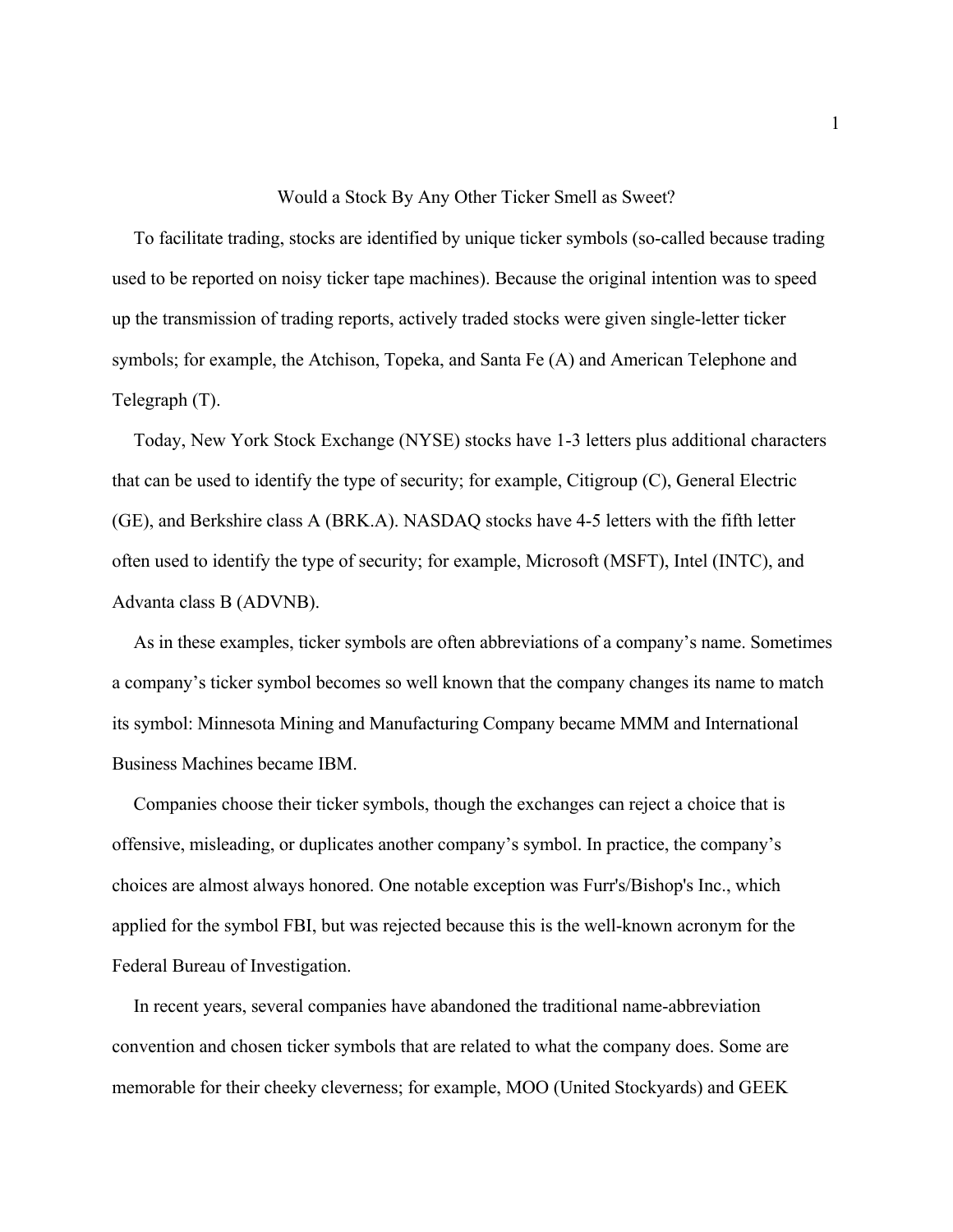(Internet America). Southwest Airlines' choice of LUV as a ticker symbol was related to its efforts to brand itself as an airline "built on love." Southwest is based at Dallas' Love Field and has an open-seating policy that reportedly can lead to romance between strangers who sit next to each other. Its on-board snacks were originally called "love bites" and its drinks "love potions," and a Southwest spokesman boasted about the number of romances begun on board: "At times, we feel that we are the love brokers of the sky" (Herskovitz, 2004).

The efficient market hypothesis assumes that a stock's market price fully reflects all publicly available information and implies that investors cannot use such information to consistently beat the market. Those who beat the market are lucky, not skillful. A stock's ticker symbol is no secret and it would be surprising if a stock's performance were related to its ticker symbol. Surely, savvy investors focus on a company's cash flow, not its ticker symbol!

However, Rashes (2001) found that investors are not always savvy about ticker symbols. Two completely different firms, Massmutual Corporate Investors (which trades on the NYSE with the ticker symbol MCI) and MCI Communications (which trades on the NASDAQ with the ticker symbol MCIC), defied the efficient market hypothesis by exhibiting strong comovements in their prices, apparently because investors who wanted to invest in the telecommunications company mistakenly bought Massmutual stock.

Rashes briefly cites other examples of ticker-symbol mistakes. Transcontinental Realty Investors Inc. (TCI) was evidently confused with Tele-Communications Inc., causing significant comovements in price when there was news regarding the takeover of Tele-Communications by BellAtlantic and later AT&T. Castle Convertible Fund, a closed-end mutual fund with the ticker symbol CVF, briefly fell 32% after the Financial Times published a report of impending losses for the Czech Value Fund, which it abbreviated in the text as CVF. A 1998 Barron's article was bullish on the Morgan Stanley Asia Pacific Fund, but the ticker symbol was misprinted as APB,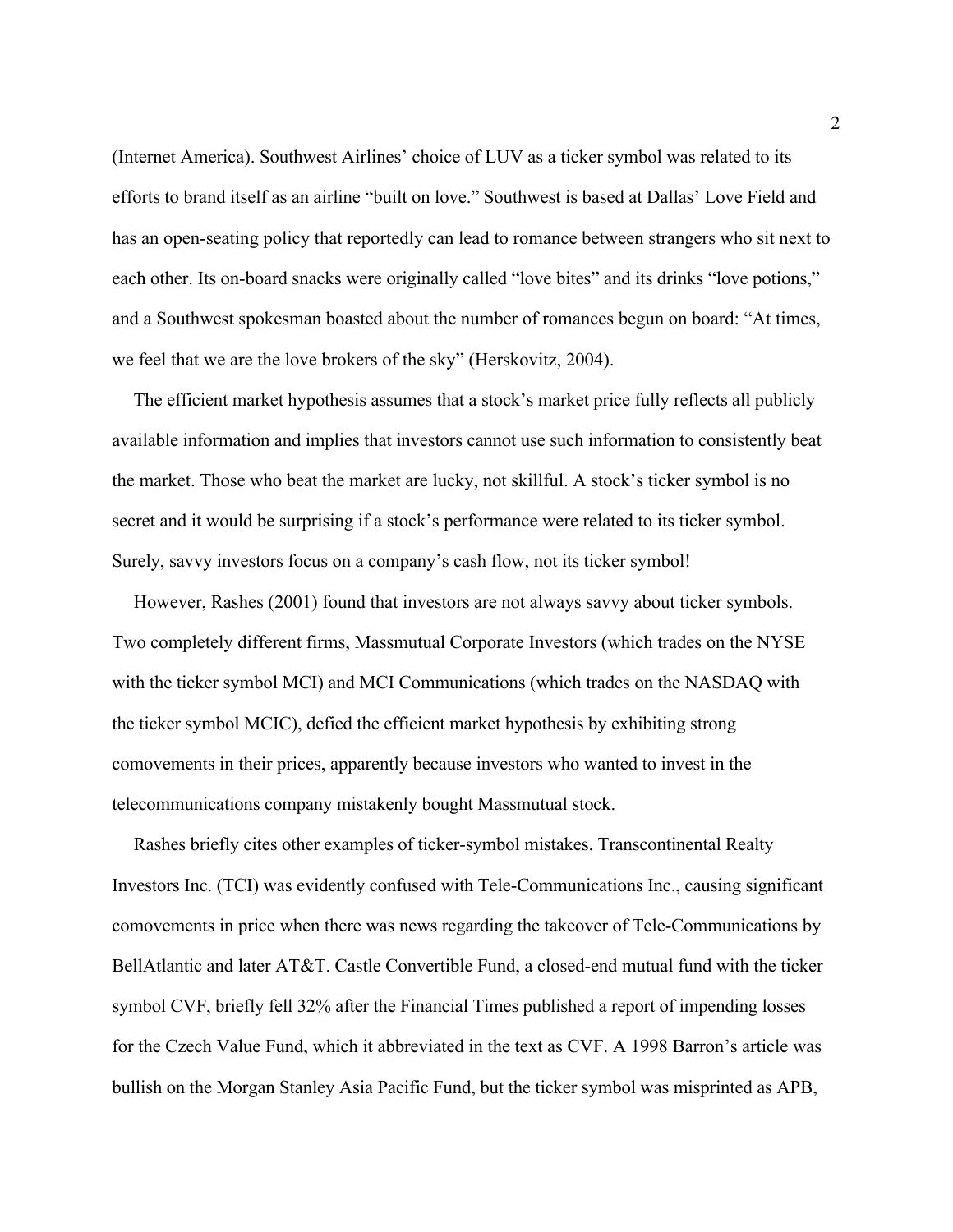rather than APF. The ticker symbol APB belongs to the Barings Asia Pacific Fund, which opened up 30% the first trading day after the Barron's article appeared. More than 15% of Barings' outstanding shares were traded that day as misinformed investors and arbitrageurs bought and sold the stock.

Our research question is not whether investors are confused by ticker symbols, but whether stocks with clever ticker symbols tend to do better or worse than the overall market—in either case, a contradiction of the efficient market hypothesis. *A priori*, a clever symbol might be a useful signal of a clever company. Philip Fisher (1958) argued that investors should look beyond the balance sheets and try to identify an able company by talking to a company's employees and competitors. Similarly, legendary money manager Peter Lynch (1994) purchased one firm's stock based on the CEO's impressive display of knowledge about company details. Perhaps a clever ticker symbol is another barometer of talented management.

Another theoretical possibility is that investors recall a memorable ticker symbol when they decide which stocks to buy. For example, an investor might read an article about livestock companies, one of which is United Stockyards (MOO). Perhaps a few days, weeks, or months later, this investor decides to invest in a livestock company and remembers the symbol MOO.

On the other hand, wary investors may interpret a clever symbol as a silly marketing ploy by a company that feels it must resort to gimmicks to attract investor attention. Perhaps a clever symbol is a signal of desperation rather than intelligence.

#### **Methods**

To minimize survivor bias, the Center for Research in Security Prices (CRSP) data base was used to identify approximately 33,000 ticker symbols for past and present companies. One of the authors of this paper and a research assistant independently looked at every symbol in this data base for ticker symbols that might be considered noteworthy. Ninety-three percent of their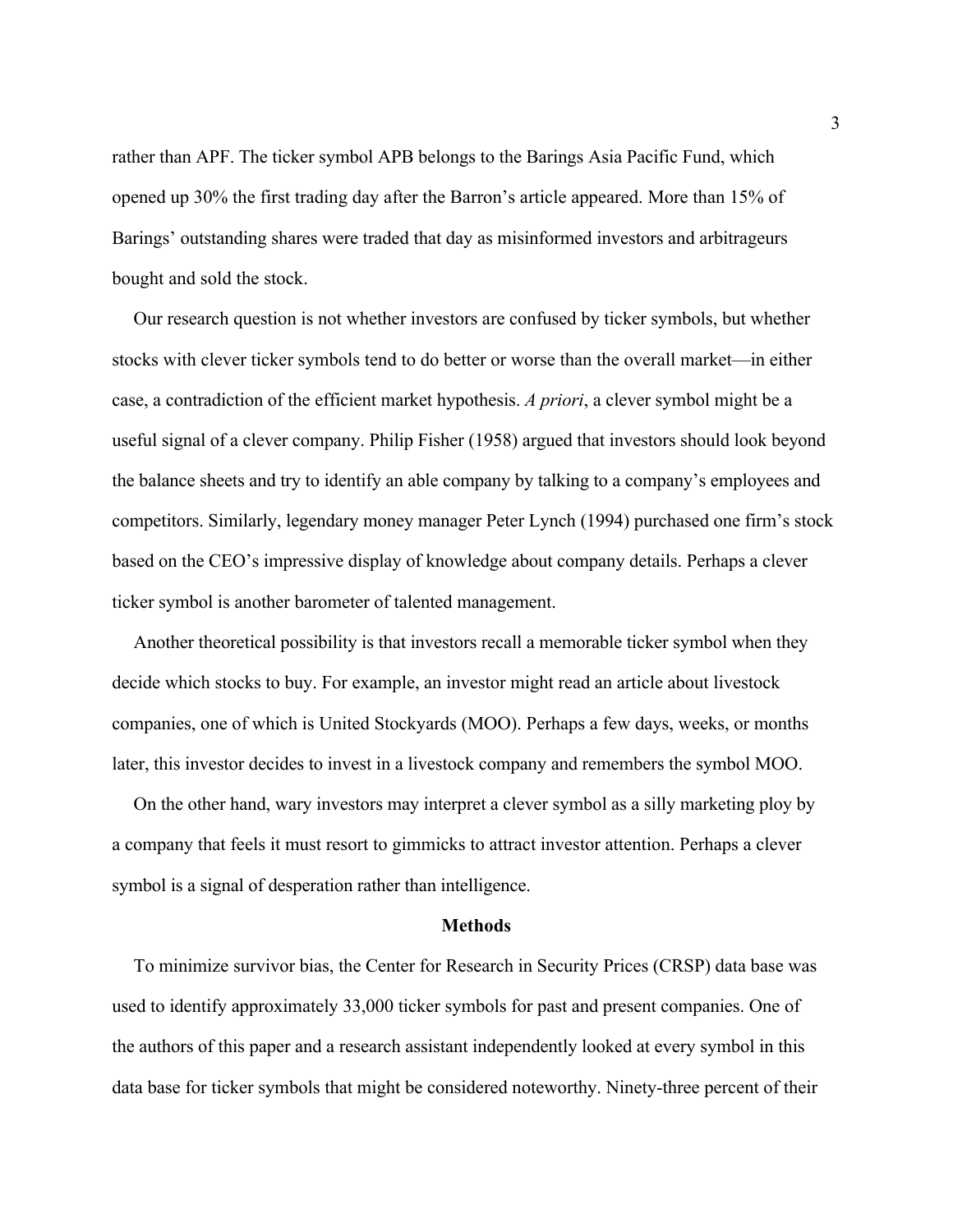selections coincided. The two lists were merged and the paper's authors looked at each company's line of business to gauge whether the ticker symbol was either intentionally clever or simply an abbreviation of the company's name. Examples of the former are GEEK (Internet America, an internet service provider), GRRR (Lion Country Safari, a safari park), and BOOM (Explosive Fabricators, which uses explosives to perform metallurgical bonding). Examples of the latter are BEAR (Bear Automotive Service Equipment), CARD (Cardinal Bankshares), and GLAD (Gladstone Capital). We further restricted our study to stocks that were traded sometime since 1984, because clever ticker symbols have only recently become popular.

We sent 100 current undergraduate students, recent graduates, and nonfinance faculty our culled list of 358 ticker symbols, with the company names, a brief description of the company's business, and the following instructions:

Stocks are traded using ticker symbols. Some are simply the company's name (GM, IBM); some are recognizable abbreviations of the company's name (MSFT for Microsoft, CSCO for Cisco); and some are unpronounceable abbreviations (BZH for Beazer Homes, PXG for Phoenix Footwear Group). Some companies choose symbols that are cleverly related to the company's business; for example, a company making soccer equipment might choose GOAL; an Internet dating service might choose LOVE.

From the attached list of ticker symbols, please select 25 that are the cleverest, cutest, and most memorable.

We intentionally excluded seasoned investment professionals whose choices might have been influenced by the investment performance of the companies on the list. We received 22 responses. Table 1 shows the 82 stocks that received more than two votes.

For each trading day between the beginning of 1984 to the end of 2004, we calculated the daily return for an equally weighted portfolio consisting of those clever-ticker stocks with daily returns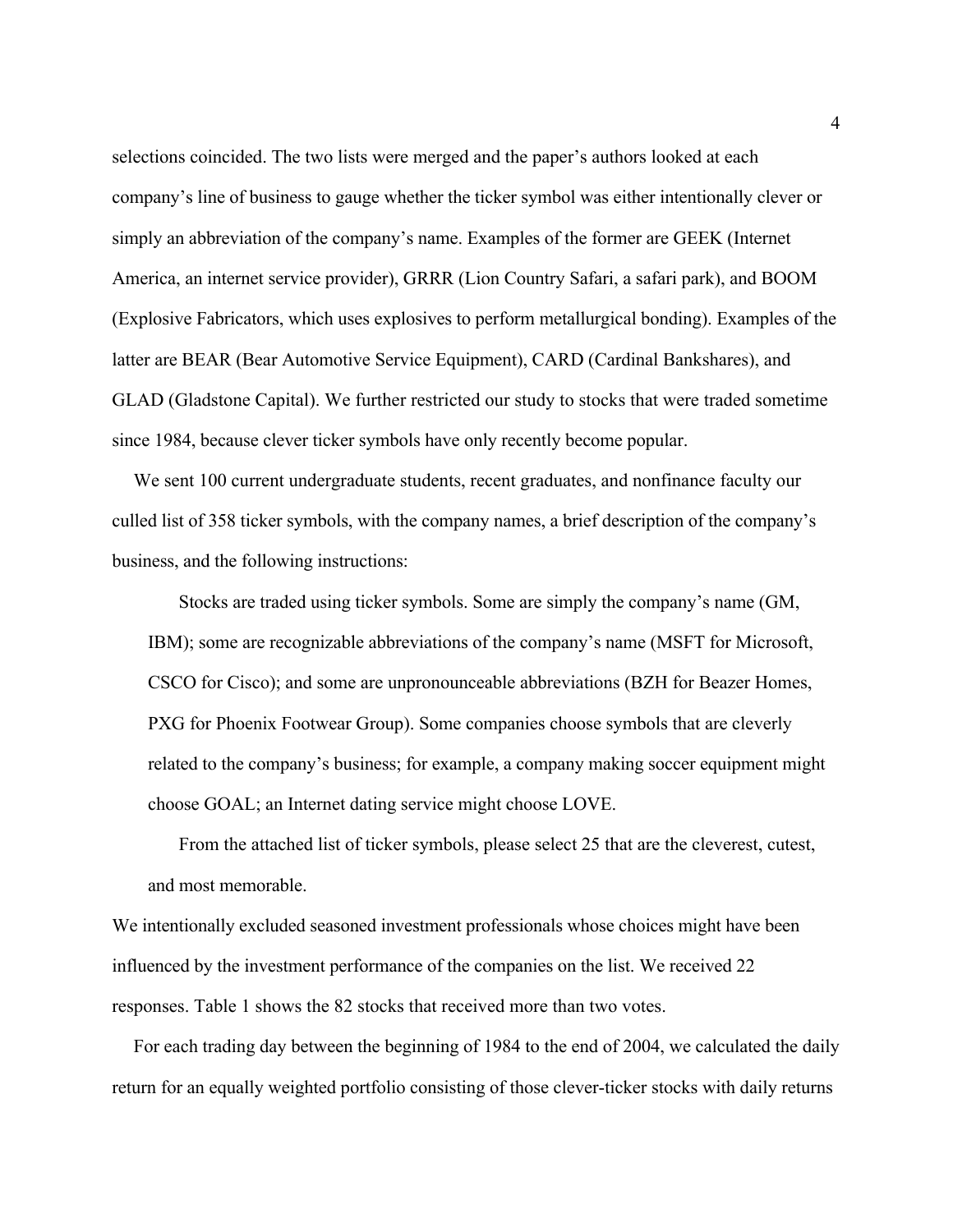in the CRSP data base. As time passed, some clever-ticker stocks stopped trading for a variety of reasons (including bankruptcy, merger, buyout) and other clever-ticker stocks entered the CRSP data base. The portfolio adapted to these changes with the equal weighting of those stocks currently in the portfolio. The clever-ticker portfolio began in 1984 with 17 stocks and averaged 24.3 stocks over this period, with a low of 17 and high of 33 stocks.

The comparison portfolio consisted of the stocks in the hypothetical NASDAQ/NYSE portfolio constructed by CRSP. This portfolio also has had additions and deletions over time as stocks enter and leave the index. Capital gains taxes and transaction costs were ignored for both the clever-ticker portfolio and CRSP's NASDAQ/NYSE portfolio.

A matched-pair t test was used to gauge the statistical significance of the observed daily differences between the returns on the clever-ticker portfolio and the NASDAQ/NYSE portfolio. The null hypothesis is that the expected value of the daily difference is zero: H<sub>0</sub>:  $\mu$  = 0. The tstatistic is

$$
t = \frac{\overline{X} - 0}{s / \sqrt{n}}
$$

and n equals 5300, the number of trading days during this period. We report the two-sided pwhere  $\overline{X}$  is the mean if the daily differences, s is the standard deviation of the daily differences, value because, as explained earlier, we cannot *a priori* rule out the possibility that the cleverticker portfolio will do better or worse than the market.

#### **Results**

Table 2 shows the mean and standard deviation of the daily returns for the clever-ticker portfolio and the NASDAQ/NYSE portfolio. As shown, the observed difference in average daily returns is statistically significant and very substantial.

Figures 1 and 2 compare the performance of the clever-ticker portfolio and the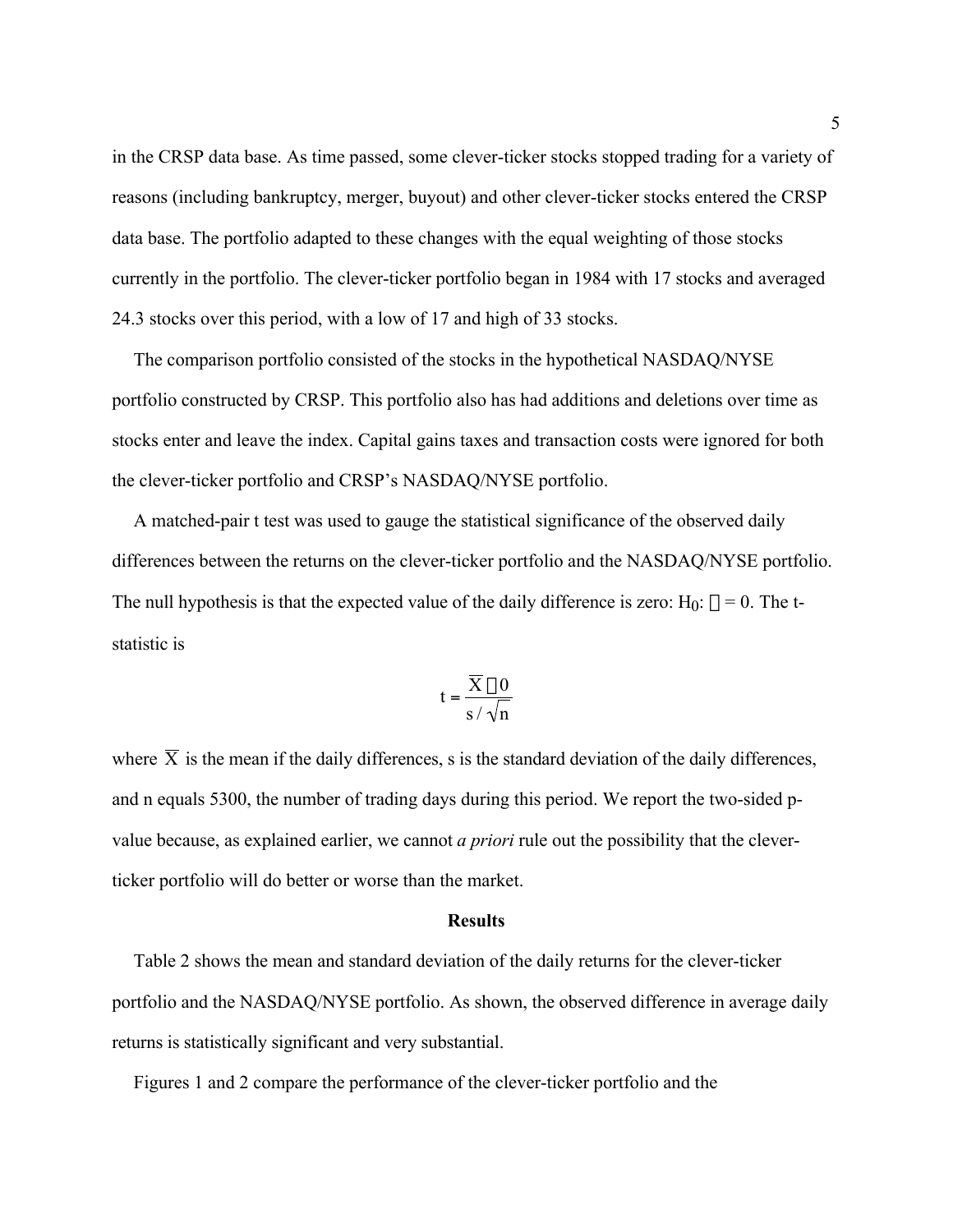NASDAQ/NYSE portfolio, with the value of each portfolio normalized to equal 1 on the first trading day. The clever-ticker portfolio lagged behind slightly until 1993, and then spurted ahead over the next decade. Overall, the value of clever-ticker portfolio increased to 85.84 (a 23.6% annual compounded return), while the NASDAQ/NYSE portfolio increased to 11.34 (a 12.3% annual compounded return).

This superior performance was not due to the extraordinary performance of a small number of stocks. Overall, 51 of the 82 clever-ticker stocks beat the NASDAQ/NYSE index. If a clever ticker stock were equally likely to do better or worse than the index, the binomial distribution tells us that there is only a 0.0176 probability that as many as 51 of 82 stocks would beat the market (a two-sided p-value of 0.035). Two clever-ticker stocks beat the market for the entire period: LUV and OIL (both with average daily returns of 0.008); one did worse: LENS (0.0002 average daily return). Twelve clever-ticker stocks essentially went bust by losing more than 95% of their initial value; 8 clever-ticker stocks did very well in part because of mergers.

Interestingly, those stocks that received the most votes—the most clearly clever—did better than the marginally clever. Of the 38 stocks that received three or more votes, 26 (68.4%) beat the market (two-sided  $p = 0.034$ ); of the 44 stocks that received only two votes, 25 (56.8%) beat the market (two-sided  $p = 0.451$ ). The average daily return was 0.001030 for the 38 stocks that received more than two votes, and 0.000874 for the 44 stocks that received two votes.

Risk is one possible explanation for the observed difference in returns, but it is hard to imagine a degree of riskiness that would explain an 11% annual risk premium (the difference between the 23.6% and 12.3% annual returns). The beta for the clever-ticker portfolio relative to the NASDAQ/NYSE is only 0.62, indicating that clever-ticker stocks actually have considerable potential to reduce systematic risk.

## **Conclusion**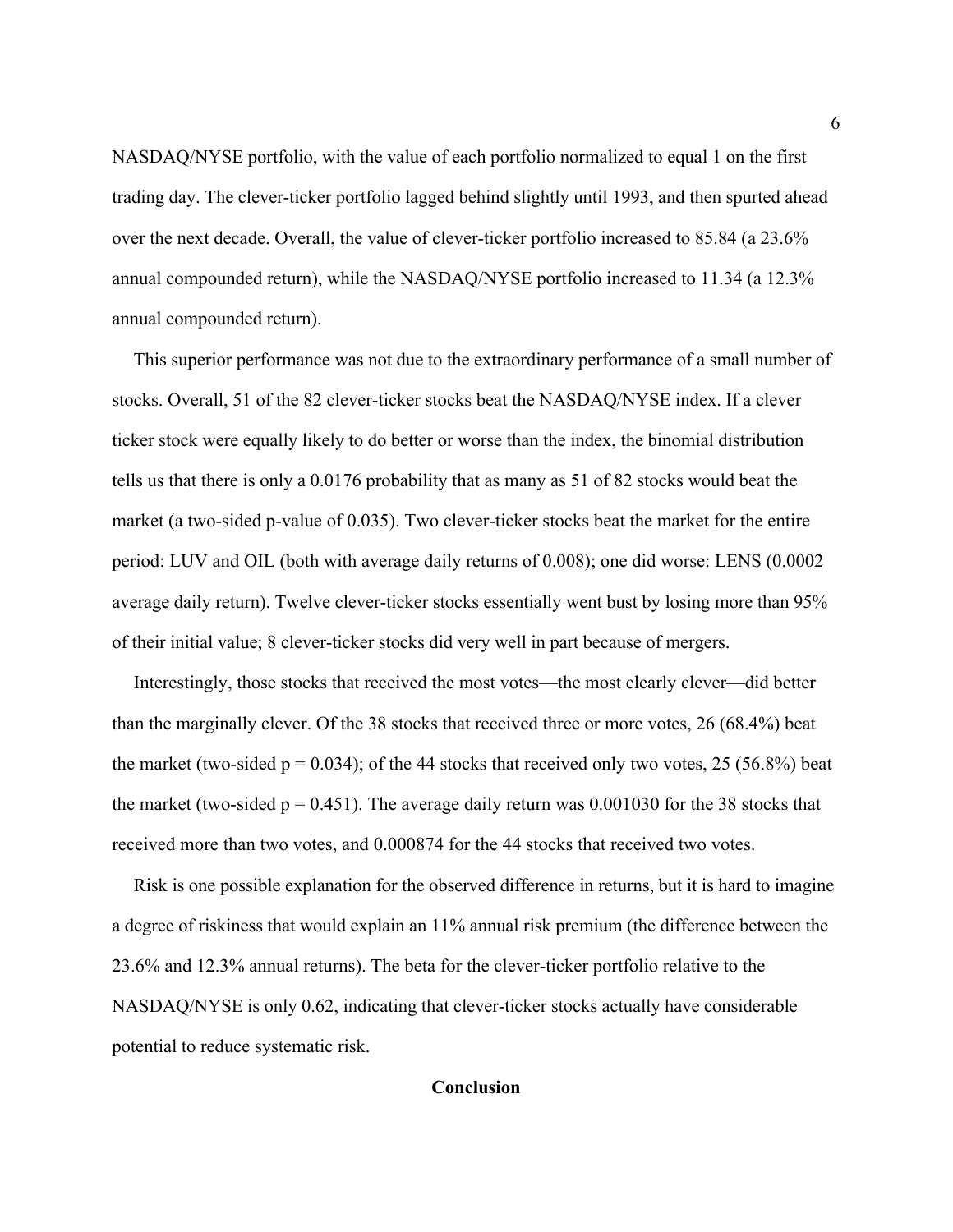Over the past twenty years, a substantial number of companies have chosen clever ticker symbols for their stocks. On average, these stocks have outperformed the market by a substantial and statistically significant margin. We do not know why these stocks have done so well. Perhaps a clever ticker symbol has been a useful barometer of the managers' ability—ability that revealed itself over time as the company repeatedly exceeded investors' expectations. Or perhaps a clever ticker matters because it is memorable and has a subtle, but persistent, influence on investors who buy the stock and on those who are considering a merger or acquisition. If the former explanation is correct, then the choice of a clever ticker symbol does not guarantee a stock's success; if ineptly managed companies begin choosing clever ticker symbols, the signal will become noise. If the latter explanation is correct, then perhaps companies can use a memorable ticker symbol to attract attention.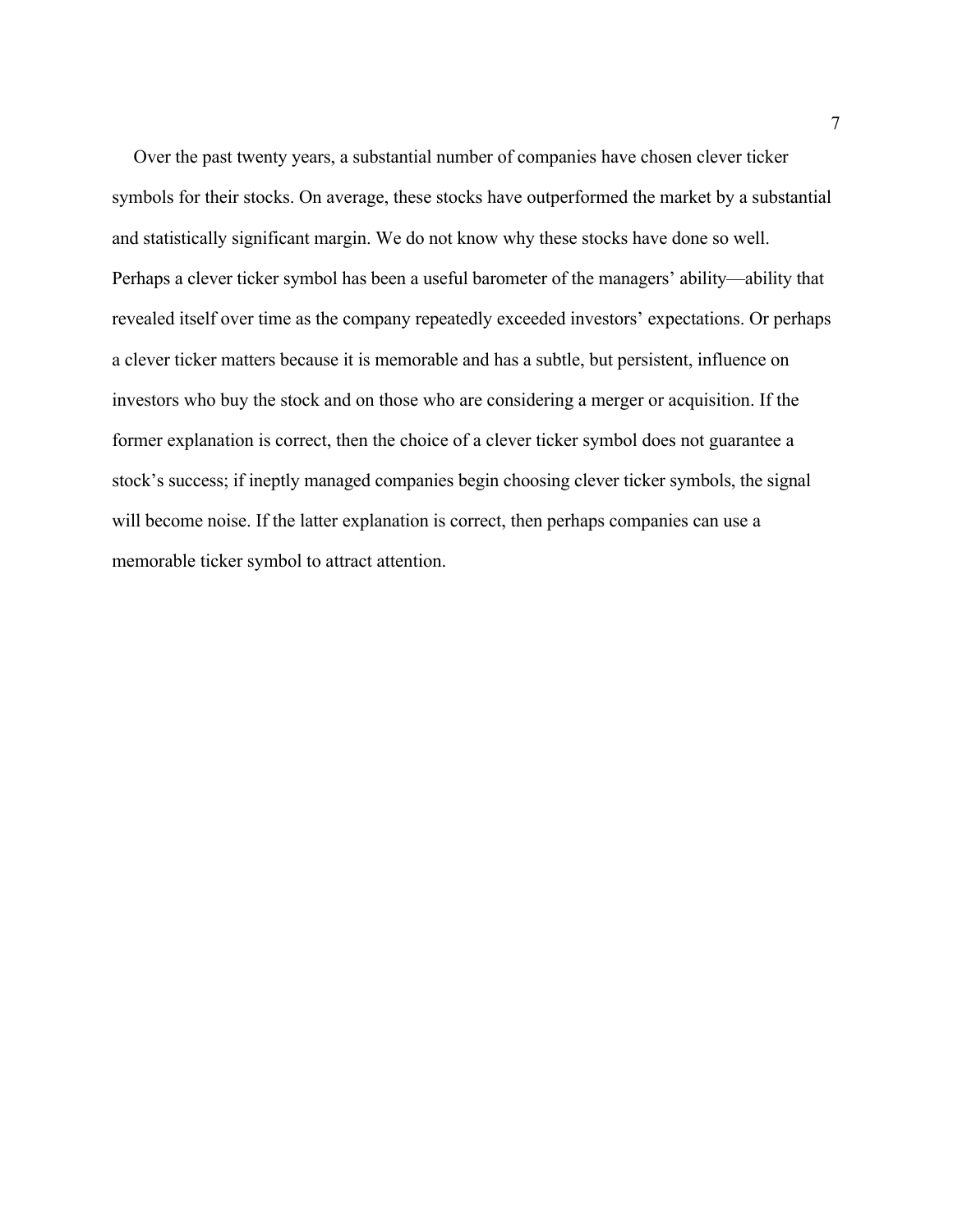### References

- Fisher, Philip A. Common Stocks and Uncommon Profits. Hoboken, NJ: John Wiley & Sons, 1958; reprinted and updated 2003.
- Herskovitz, Jon. "Love is in the air: Southwest passengers find love in an empty seat." (Reuters, July 7, 2004). Retrieved April 28, 2005, from http://msnbc.msn.com/id/5444145

Lynch, Peter and Rothchild, John. Beating the Street. New York, NY: Fireside, 1994.

Rashes, Michael. "Massively Confused Investors Making Conspicuously Ignorant Choices."

The Journal of Finance. Vol. 56, Nr. 5. October 2001, pp. 1911-1927.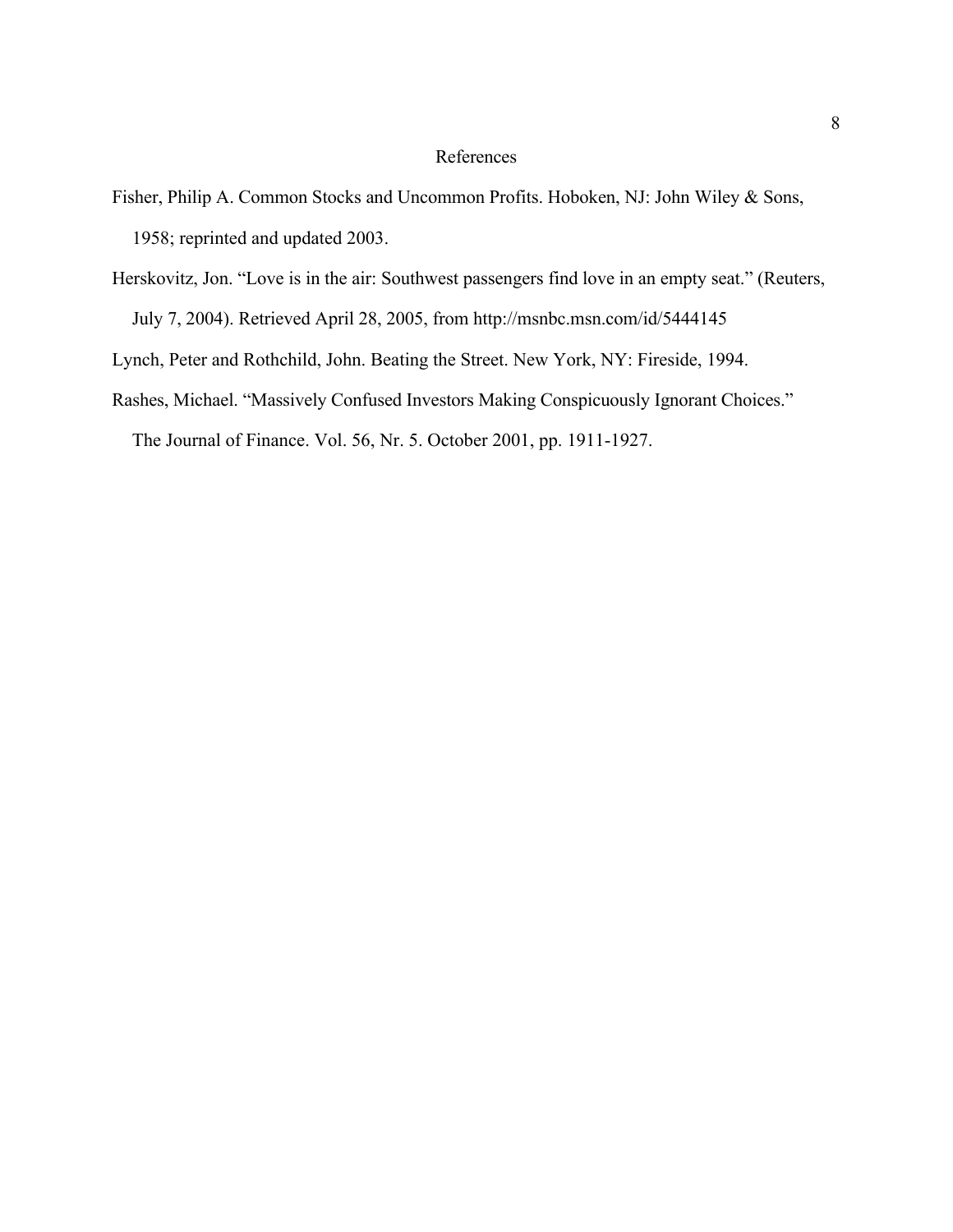Table 1 Tickers with More than Two Votes (votes in parentheses)

| <b>GEEK</b> (13) | Internet America                  | internet service provider                   |
|------------------|-----------------------------------|---------------------------------------------|
| MOO(12)          | United Stockyards                 | livestock company                           |
| BEER(9)          | <b>Big Rock Brewery</b>           | brewery                                     |
| DNA(9)           | Genentech                         | gene research                               |
| QPON(9)          | Seven Oaks International          | retail-coupon processor                     |
| SPUD(9)          | 1 Potato 2                        | quick-service potatoes restaurant           |
| ACES(8)          | American Vantage Cos              | leisure activities, including casino gaming |
| OUCH(8)          | Occupational-Urgent Care          | health-care network                         |
| GRRR(7)          | Lion Country Safari               | safari park                                 |
| WOOF(7)          | <b>VCA Antech</b>                 | veterinary services                         |
| BUD(6)           | Anheuser Busch                    | makes Budwesier beer                        |
| CASH(6)          | Comdata Network                   | ATM networks                                |
| CASH(5)          | <b>First Midwest Financial</b>    | banking                                     |
| JACK(6)          | Golden Bear Golf                  | golf (Jack Nicklaus nicknamed Golden Bear)  |
| JAVA(6)          | Mr. Coffee                        | coffee-making machines                      |
| UEAT(6)          | <b>Restaurant Hotline Systems</b> | restaurant reviews                          |
| ZAPS $(6)$       | Cooper Lifesciences               | laser and ultrasonic medical devices        |
| BABY(5)          | Fertility and Genetics Resh       | fertility research                          |
| BABY(5)          | Natus Medical                     | medical products for babies                 |
| BEEP(5)          | Roadrunner Enterprises            | trucking company                            |
| BOM(5)           | <b>Explosive Fabricators</b>      | explosives to perform metallurgical bonding |
| KDNY(5)          | Home Intensive Care               | dialysis services                           |
| MPH(5)           | Championship Auto Racing Team     | car racing team                             |
| ODDS $(5)$       | Sport of Kings                    | casino                                      |
| PUFF $(5)$       | <b>Grand Havana Enterprises</b>   | private membership cigar clubs              |
| SLOT(5)          | <b>Anchor Gaming</b>              | gaming machines, operations, and systems    |
| VINO(5)          | Wine Inc                          | wine                                        |
| WHOA $(5)$       | American Equine Product           | horse-related products                      |
| BID(4)           | Sotheby's Holdings                | auctions                                    |
| BLMP(4)          | Airship International, Ltd        | blimps                                      |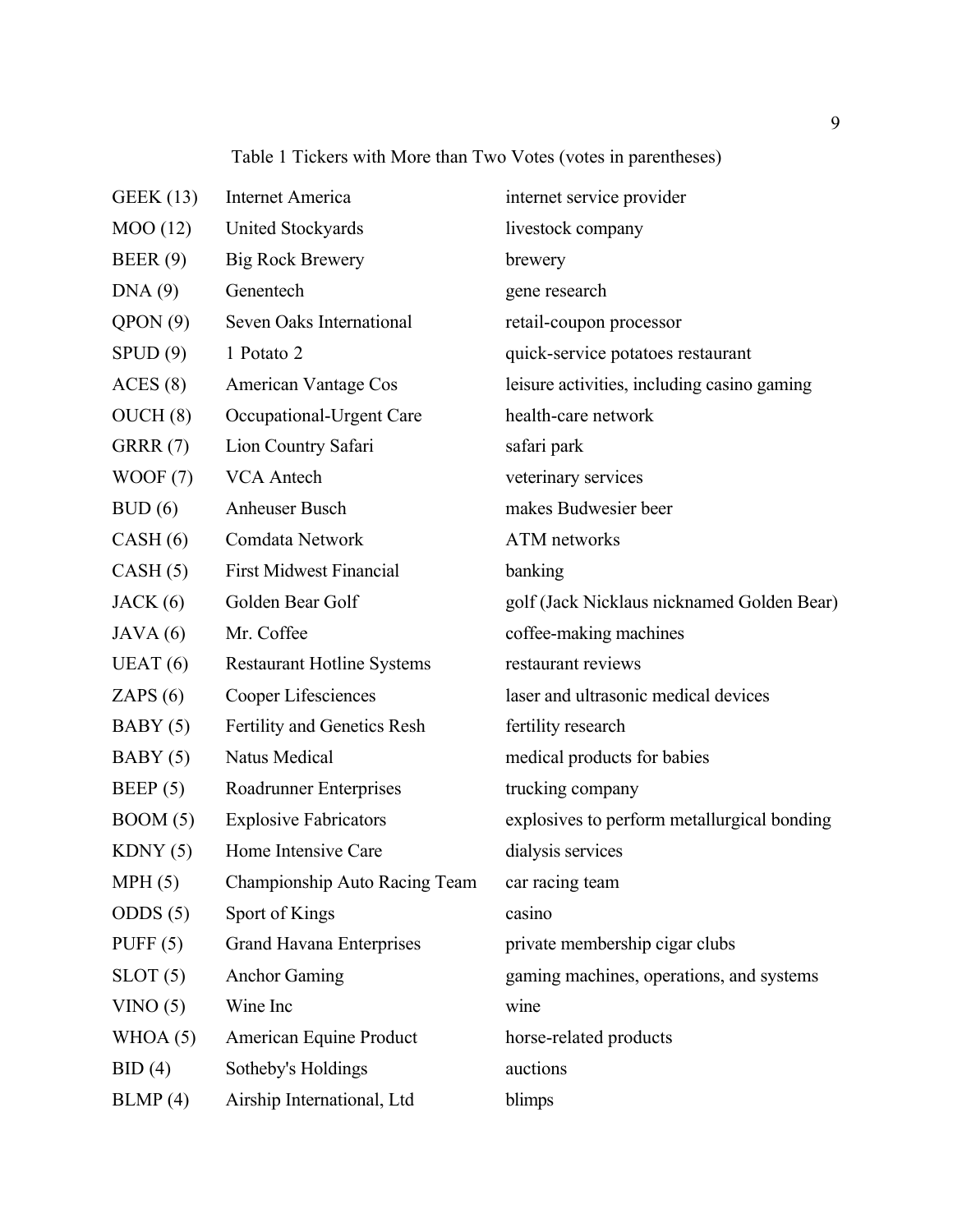| BUNZ(4)    | Schlotzky's                      | deli restaurant chain                  |  |  |
|------------|----------------------------------|----------------------------------------|--|--|
| CHIC(4)    | <b>Charotte Russe Holding</b>    | teeny-bopper clothing                  |  |  |
| FUN(4)     | Cedar Fair L P                   | amusement parks                        |  |  |
| HIFI(4)    | Cambridge Soundworks             | sound systems                          |  |  |
| NUTS $(4)$ | <b>Nutrition World</b>           | vitamins and supplements               |  |  |
| RUBB(4)    | Great American Backrub Store     | stress relief products                 |  |  |
| SIZL(4)    | Galveston Steakhouse Corp        | steakhouse restaurants                 |  |  |
| TINY(4)    | Harris & Harris Group            | venture capital in tiny technology     |  |  |
| BOOK(3)    | Village Green Bookstore          | bookstore                              |  |  |
| BREW(3)    | <b>Rock Bottom Restaurants</b>   | brewery and restaurant chain           |  |  |
| BTU(3)     | Peabody Energy Corp              | coal                                   |  |  |
| BTU(3)     | Pyro Energy Corp                 | energy                                 |  |  |
| BYTE(3)    | Compucom Systems                 | computers                              |  |  |
| CAKE(3)    | <b>Charlotte Charles</b>         | specialty foods and food-gift packages |  |  |
| CAKE(3)    | Cheescake Factory                | restaurant and dessert chain           |  |  |
| CHAI(3)    | <b>Life Medical Sciences</b>     | medical products                       |  |  |
| COW(3)     | United Stockyards                | cattle stockyards                      |  |  |
| DICE(3)    | Crown Casino Corp                | gambling                               |  |  |
| DIET $(3)$ | <b>American Health Companies</b> | helps people with dieting              |  |  |
| EYE(3)     | <b>VISX</b>                      | eyecare and eyewear                    |  |  |
| EYE(3)     | <b>Benson Eyecare Group</b>      | eyecare and eyewear                    |  |  |
| EYE(3)     | Coopervision                     | eyecare and eyewear                    |  |  |
| EYE(3)     | <b>Sterling Optical Corp</b>     | eyecare and eyewear                    |  |  |
| FUNN(3)    | Mountasia Entertainment Intl     | entertainment company                  |  |  |
| FUNN(3)    | Pizza Entertainment Centers      | pizza and entertainment                |  |  |
| GAIT(3)    | Langen Biomechanics Group        | orthotics products company             |  |  |
| GAME(3)    | Casino America                   | casinos                                |  |  |
| GRIN(3)    | Grand Toys International         | toy manufacturer                       |  |  |
| GRR(3)     | Asia Tigers Fund                 | closed-end investment company          |  |  |
| HOPE $(3)$ | <b>Allied Nursing Care</b>       | provides end-of-life care              |  |  |
| IDEA $(3)$ | <b>Innovasive Devices</b>        | devices for sports medicine surgery    |  |  |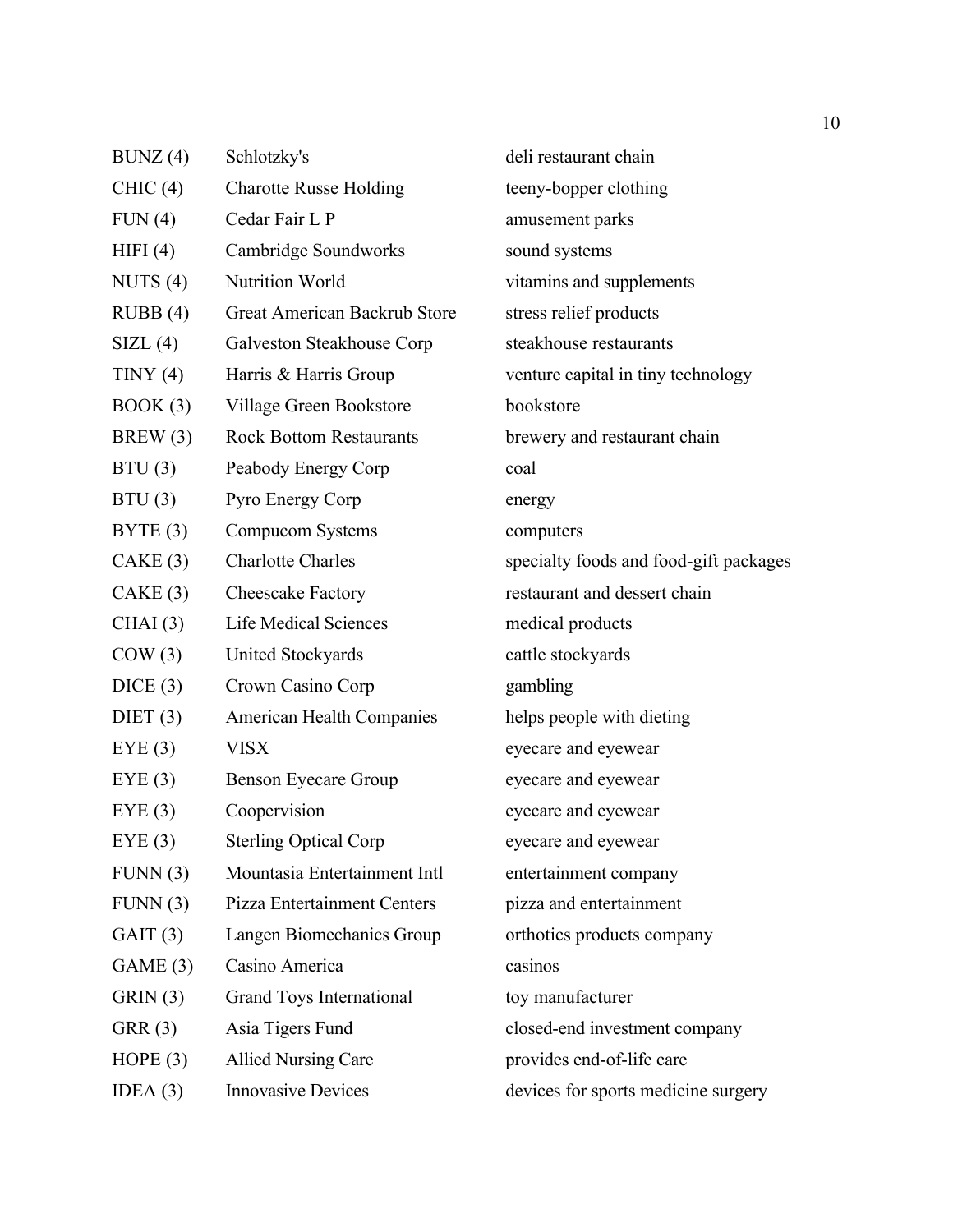| IQ $(3)$    | Ideon Group                             | intellectual property                       |  |  |
|-------------|-----------------------------------------|---------------------------------------------|--|--|
| JAIL(3)     | <b>Adtec Detention Systems</b>          | detention and security related equipment    |  |  |
| JOB(3)      | <b>General Employment Entrepreneurs</b> | employment                                  |  |  |
| LENS $(3)$  | Concord Camera Corporation              | cameras                                     |  |  |
| LENS $(3)$  | Jones Optical Co                        | glasses and contact lens retailer           |  |  |
| LUCK(3)     | Lady Luck Gaming Corp                   | casinos                                     |  |  |
| LUV(3)      | <b>Southwest Airlines</b>               | low-fare airline                            |  |  |
| OIL $(3)$   | <b>Triton Energy Corp</b>               | oil and gas company                         |  |  |
| PNUT $(3)$  | Jimbo's Jumbos                          | raw, roasted, salted and Cajun peanuts      |  |  |
| POPS $(3)$  | National Beverage Corp                  | beverages                                   |  |  |
| PORK $(3)$  | <b>Sooner State Farms</b>               | hog raising                                 |  |  |
| RAYS(3)     | Sunglass Hut International              | sells sunglasses                            |  |  |
| ROCK(3)     | Gibraltar Industries                    | metal processing (Rock of Gibraltor)        |  |  |
| Room(3)     | <b>Hospitality Worldwide Services</b>   | renovation package for hospitality industry |  |  |
| ROM(3)      | <b>Hotel Reservations Network</b>       | online hotel room bookings                  |  |  |
| SNIFF $(3)$ | <b>American Sensors</b>                 | smoke alarms                                |  |  |
| TUTR $(3)$  | Plato Learning                          | computer and Web-based instruction          |  |  |
| TUX(3)      | After 6                                 | formal-wear company                         |  |  |
| YUM(3)      | <b>Tricon Global Restaurants</b>        | quick-service restaurants                   |  |  |
| YUMY $(3)$  | Tofruzen                                | food products                               |  |  |
| ZYME(3)     | Synthetech                              | organic synthesis technologies              |  |  |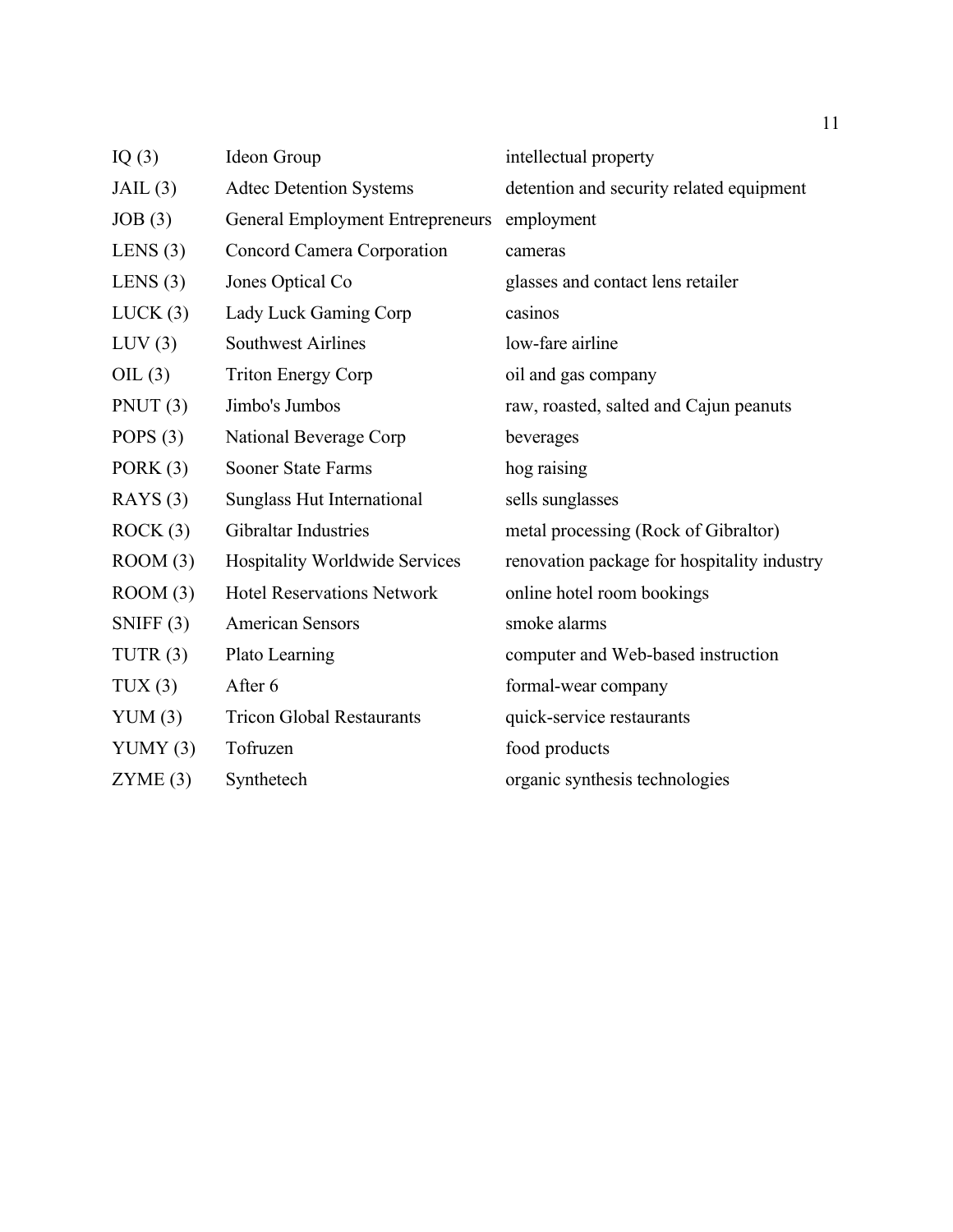# Table 2 Daily Returns, 1984-2004

|          |                   | Clever-Ticker Portfolio NASDAQ/NYSE Portfolio |  | Difference                     |  |           |  |
|----------|-------------------|-----------------------------------------------|--|--------------------------------|--|-----------|--|
|          | Standard          | Standard                                      |  | Standard                       |  | Two-Sided |  |
| Mean     | Deviation<br>Mean | Deviation                                     |  | Mean Deviation t-value p-value |  |           |  |
| 0.000925 | 0.013027          | 0.000508 0.009918                             |  | 0.000417 0.012069 2.517        |  | 0 0 1 1 9 |  |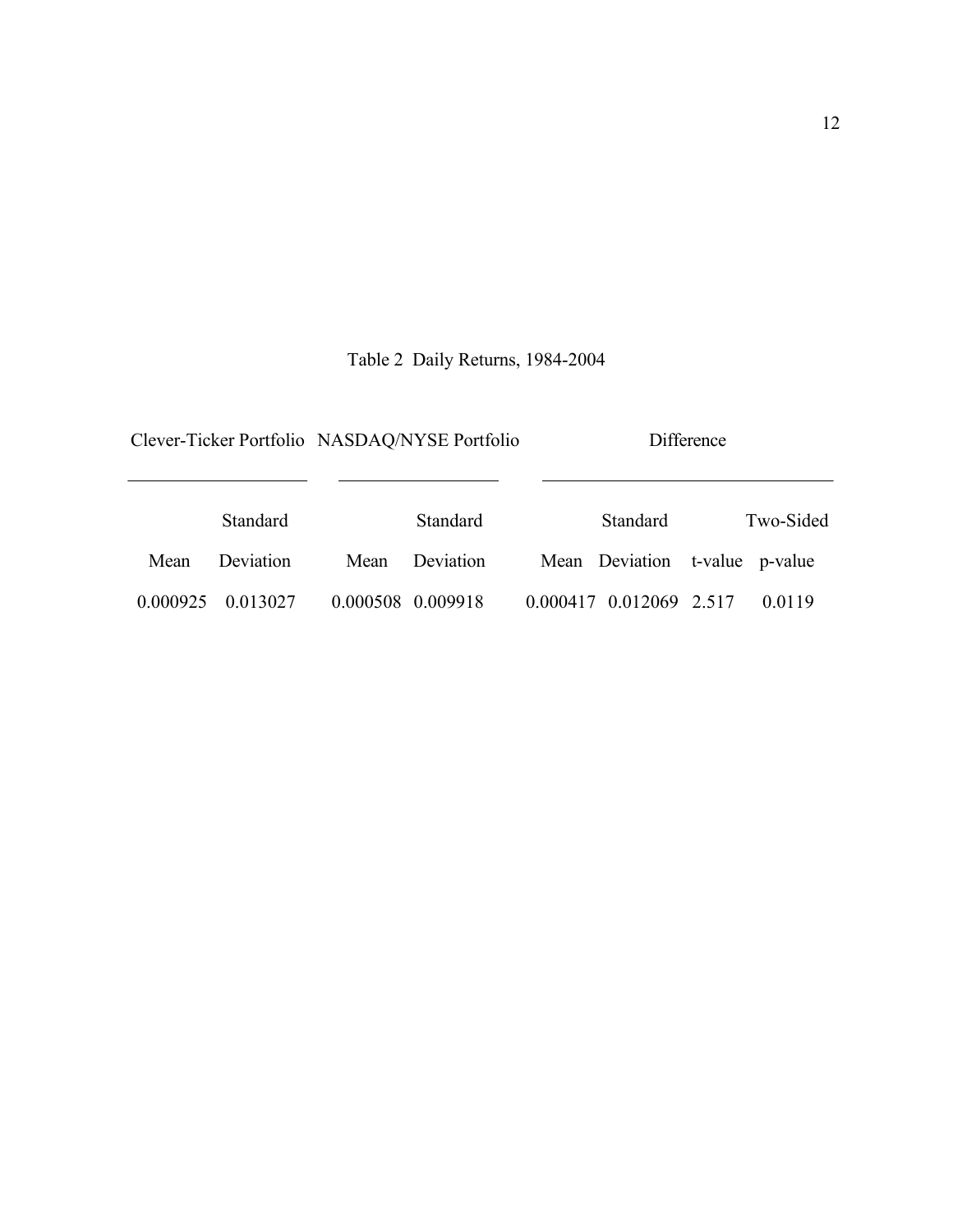